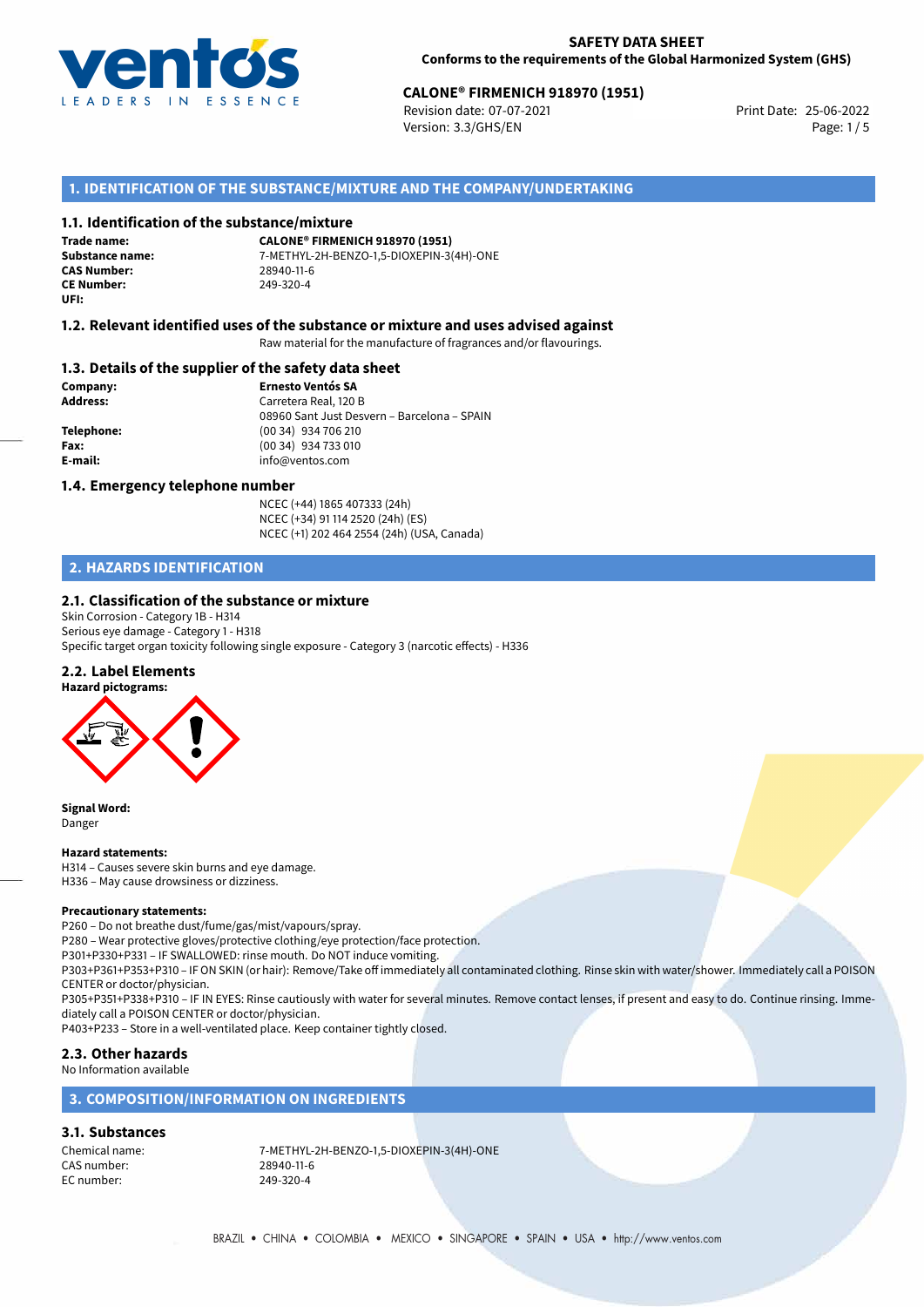

# 25-06-2022 **CALONE® FIRMENICH 918970 (1951)**

Revision date: 07-07-2021 Version: 3.3/GHS/EN Page: 2 / 5

#### **Hazardous constituents:**

| ' Chemical Name                                | % (w/w)   | <b>CAS No</b><br><b>EC No</b> | <b>Classification according to GHS</b>                                                                                                                                              |
|------------------------------------------------|-----------|-------------------------------|-------------------------------------------------------------------------------------------------------------------------------------------------------------------------------------|
| 7-METHYL-2H-BENZO-1,5-DIOXEPIN-3(4H)-<br>l ONE | $\geq$ 50 | 28940-11-6<br>249-320-4       | Skin Corrosion - Category 1B - H314<br>Serious eye damage - Category 1 - H318<br>Specific target organ toxicity following single exposure - Category 3 (narcotic effects)<br>- H336 |

[See the full text of the hazard statements in section 16.](#page-4-0)

# **3.2. Mixtures**

Not applicable.

# **4. FIRST-AID MEASURES**

#### **4.1. Description of necessary first aid measures**

| Ingestion:    | Rinse mouth with water.                                                                                               |
|---------------|-----------------------------------------------------------------------------------------------------------------------|
|               | Obtain medical advice.                                                                                                |
|               | Keep at rest. Do not induce vomiting.                                                                                 |
| Eye contact:  | In case of contact with eyes, rinse immediately with plenty of water for at least 15 minutes and seek medical advice. |
| Inhalation:   | Remove person to fresh air and keep at rest.                                                                          |
|               | Seek immediate medical advice.                                                                                        |
| Skin contact: | Take off immediately all contaminated clothing.                                                                       |
|               | Thoroughly wash affected skin with soap and water.                                                                    |
|               | Seek medical attention if symptoms persist.                                                                           |

## **4.2. Most important symptoms and effects, both acute and delayed**

No information available.

# **4.3. Indication of any immediate medical attention and special treatment needed**

No information available.

## **5. FIRE-FIGHTING MEASURES**

#### **5.1. Extinguishing Media**

Water spray, carbon dioxide, dry chemical powder or appropriate foam. For safety reasons do not use full water jet.

#### **5.2. Special hazards arising from the substance or mixture**

Known or Anticipated Hazardous Products of Combustion: Emits toxic fumes under fire conditions.

#### **5.3. Advice for firefighters**

High temperatures can lead to high pressures inside closed containers. Avoid inhalation of vapors that are created. Use appropriate respiratory protection. Do not allow spillage of fire to be poured into drains or watercourses. Wear self-contained breathing apparatus and protective clothing.

# **6. ACCIDENTAL RELEASE MEASURES**

#### **6.1. Personal precautions, protective equipment and emergency procedures**

Evacuate surronding areas. Ensure adequate ventilation. Keep unnecessary and unprotected personnel from entering. Do not breathe vapor/spray. Avoid contact with skin and eyes. Information regarding personal protective measures: see section 8.

#### **6.2. Environmental precautions**

To avoid possible contamination of the environment, do not discharge into any drains, surface waters or groundwaters.

#### **6.3. Methods and materials for containment and cleaning up**

Cover with an inert, inorganic, non-combustible absorbent material (e.g. dry-lime, sand, soda ash). Place in covered containers using non-sparking tools and transport outdoors. Avoid open flames or sources of ignition (e.g. pilot lights on gas hot water heater). Ventilate area and wash spill site after material pickup is complete.

#### **6.4. Reference to other sections**

Information regarding exposure controls, personal protection and disposal considerations can be found in sections 8 and 13.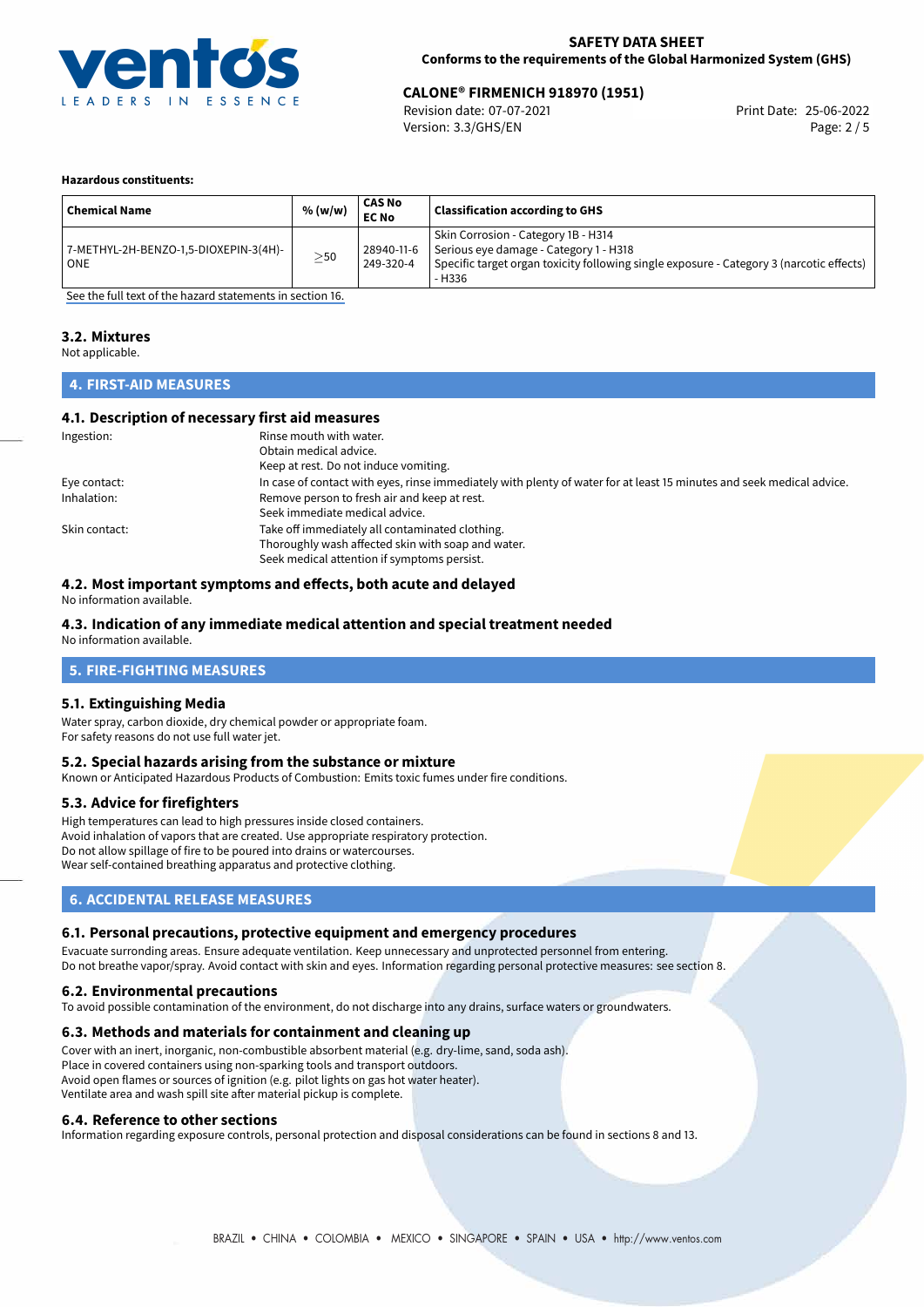

# 25-06-2022 **CALONE® FIRMENICH 918970 (1951)**

Revision date: 07-07-2021 Version: 3.3/GHS/EN Page: 3 / 5

# **7. HANDLING AND STORAGE**

## **7.1. Precautions for safe handling**

Do not store or handle this material near food or drinking water. Do not smoke. Avoid contact with the eyes, skin and clothing. Wear protective clothing and use glasses. Observe the rules of safety and hygiene at work. Keep in the original container or an alternative made from a compatible material.

# **7.2. Conditions for safe storage, including any incompatibilities**

Store in tightly closed and preferably full containers in a cool, dry and ventilated area, protected from light. Keep away from sources of ignition (e.g. hot surfaces, sparks, flame and static discharges). Keep away from incompatible materials (see section 10).

#### **7.3. Specific end use(s)**

No information available.

**8. EXPOSURE CONTROLS AND PERSONAL PROTECTION**

#### **8.1. Control parameters**

Components with occupational exposure limits: None known.

#### **8.2. Exposure controls**

Measures should be taken to prevent materials from being splashed into the body. Provide adequate ventilation, according to the conditions of use. Use a mechanical exhaust if required.

#### **8.3. Individual protection measures, such as personal protective equipment**

| Eye/Face protection:             | Chemical safety goggles are recommended. Wash contaminated goggles before reuse.                                                            |  |  |  |  |
|----------------------------------|---------------------------------------------------------------------------------------------------------------------------------------------|--|--|--|--|
| Hand Protection:                 | Chemical-resistant gloves are recommended. Wash contaminated gloves before reuse.                                                           |  |  |  |  |
| Body protection:                 | Personal protective equipment for the body should be selected based on the task being performed and the risks<br>involved.                  |  |  |  |  |
| Respiratory Protection:          | In case of insufficient ventilation, use suitable respiratory equipment.                                                                    |  |  |  |  |
| Environmental exposure controls: | Emissions from ventilation or process equipment should be checked to ensure they comply with environmental<br>protection legislation.       |  |  |  |  |
|                                  | In some cases, filters or engineering modifications to the process equipment will be necessary to reduce emissions to<br>acceptable levels. |  |  |  |  |
|                                  |                                                                                                                                             |  |  |  |  |

# **9. PHYSICAL AND CHEMICAL PROPERTIES**

### **9.1. Information on basic physical and chemical properties**

| Appearance:                            | Solid                                       |
|----------------------------------------|---------------------------------------------|
| Colour:                                | Conforms to standard                        |
| Odour:                                 | Conforms to standard                        |
| Odour theshold:                        | Not determined                              |
| pH:                                    | Not determined                              |
| Melting point/freezing point:          | $37 - 41$                                   |
| Boling point/boiling range (°C):       | Not determined                              |
| Flash point:                           | 75 °C                                       |
| Evaporation rate:                      | Not determined                              |
| Flammability:                          | Not determined                              |
| Lower flammability/Explosive limit:    | Not determined                              |
| Upper flammability/Explosive limit:    | Not determined                              |
| Vapour pressure:                       | Not determined                              |
| Vapour Density:                        | Not determined                              |
| Density:                               | Not determined                              |
| Relative density:                      | Not determined                              |
| Water solubility:                      | PRACTICALLY INSOLUBLE IN WATER              |
| Solubility in other solvents:          | SOLUBLE IN ETHANOL: 1 g IN 5 mL ETHANOL 95% |
| Partition coefficient n-octanol/water: | Not determined                              |
| Auto-ignition temperature:             | Not determined                              |
| Decomposition temperature:             | Not determined                              |
| Viscosity, dynamic:                    | Not determined                              |
| Viscosity, kinematic:                  | Not determined                              |
| Explosive properties:                  | Not determined                              |
| Oxidising properties:                  | <b>NONE EXPECTED</b>                        |
|                                        |                                             |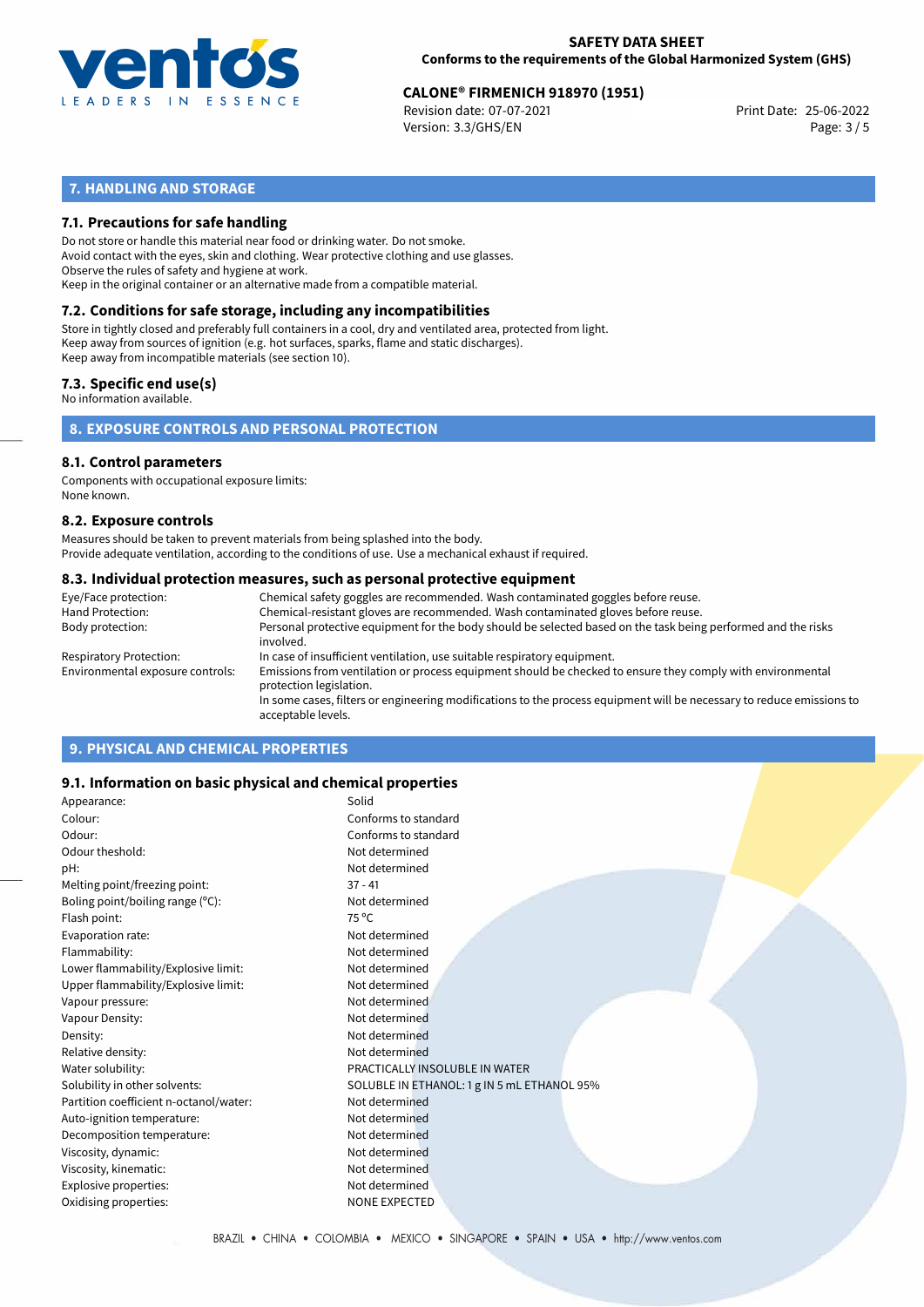

# 25-06-2022 **CALONE® FIRMENICH 918970 (1951)**

Revision date: 07-07-2021 Version: 3.3/GHS/EN Page: 4 / 5

# **10. STABILITY AND REACTIVITY**

#### **10.1. Reactivity**

No hazardous reactions if stored and handled as prescribed/indicated.

#### **10.2. Chemical stability**

The product is stable if stored and handled as prescribed/indicated.

#### **10.3. Possibility of hazardous reactions**

No hazardous reactions if stored and handled as prescribed/indicated.

#### **10.4. Conditions to Avoid**

Conditions to Avoid: Excessive heat, flame or other ignition sources.

#### **10.5. Incompatible materials**

Avoid contact with strong acids and bases and oxidizing agents.

#### **10.6. Hazardous decomposition products**

During combustion may form carbon monoxide and unidentified organic compounds.

# **11. TOXICOLOGICAL INFORMATION**

| <b>Acute toxicity</b>             | Based on the data available, the criteria for classification are not met. |  |  |  |
|-----------------------------------|---------------------------------------------------------------------------|--|--|--|
| <b>Skin corrosion/irritation</b>  | Causes severe skin burns and eye damage.                                  |  |  |  |
| Serious eye damage/irritation     | Based on the data available, the criteria for classification are not met. |  |  |  |
| Respiratory or skin sensitisation | Based on the data available, the criteria for classification are not met. |  |  |  |
| Germ cell mutagenicity            | Based on the data available, the criteria for classification are not met. |  |  |  |
| Carcinogenicity                   | Based on the data available, the criteria for classification are not met. |  |  |  |
| <b>Reproductive toxicity</b>      | Based on the data available, the criteria for classification are not met. |  |  |  |
| <b>STOT-single exposure</b>       | May cause drowsiness or dizziness.                                        |  |  |  |
| <b>STOT-repeated exposure</b>     | Based on the data available, the criteria for classification are not met. |  |  |  |
| <b>Aspiration hazard</b>          | Based on the data available, the criteria for classification are not met. |  |  |  |

### **12. ECOLOGICAL INFORMATION**

#### **12.1. Toxicity**

**Assessment:** Based on the data available, the criteria for classification are not met. **Experimental/calculated data:** No information available.

#### **12.2. Degradability**

No information available.

#### **12.3. Bioaccumulative potential** No information available.

**12.4. Soil mobility**

# No information available.

## **12.5. Other adverse effects**

See also sections 6, 7, 13 and 15 Do not allow to get into waste water or waterways.

# **13. DISPOSAL CONSIDERATIONS**

#### **13.1. Waste treatment methods**

Dispose of in accordance with national and local environmental regulations.